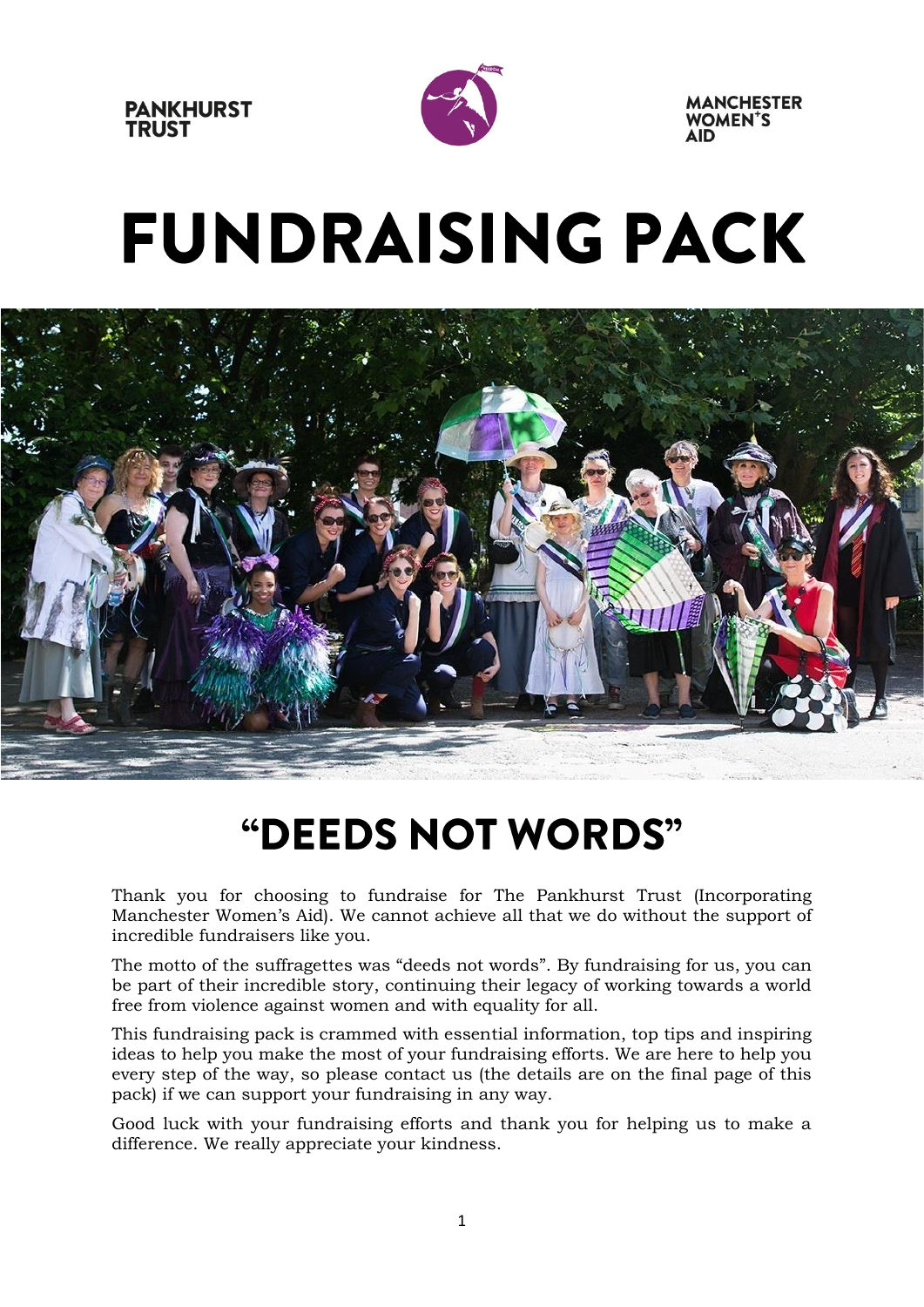

## **MAKING A DIFFERENCE**

By fundraising for The Pankhurst Trust (Incorporating Manchester Women's Aid) you can be part of the incredible story of the women who won the vote, and give hope to women and children suffering from domestic abuse in Manchester. However big or small the amount you raise, you can be sure that it will mean a huge amount to the people that we work with.

Your fundraising efforts are critical to the future of our work at the Pankhurst Centre and the future of women and children across Manchester.

- We are **dedicated** to preserving the Pankhurst Centre as an **iconic** site of women's activism and to ensuring that the **powerful** story of the women who won the vote continues to **inspire** future generations.
- We provide **specialist** domestic violence and abuse services and **support** and **empower** hundreds of women and families each year, helping them to live a life **free** from violence.
- We have the **trust** of survivors. Feedback from our service users consistently demonstrates the difference our work makes to as we provide the support survivors require to **rebuild** their lives: *"I knew nothing, I had nothing, I had no one, just you."*

#### Our work is long-term and it is life-saving.

*"Before I came to this refuge I felt dead inside. Everything was so dark. Now I feel like there is light at the end of the tunnel and that I have hope for me and my children. I want to live again, you saved mine and my children's life, I'll be forever grateful."*

#### Where your money goes

The money you raise helps us to deliver crucial front-line services to women and children suffering, or at risk of, domestic abuse in Manchester, and ensure that they receive appropriate support. We do this by providing safe accommodation and other necessary services. In 2017/18 we provided emergency refuge services to **96 women** and **113 children**. The money you raise will support this vital service for some of our society's most vulnerable people.

Your efforts also enable the continued existence if The Pankhurst Centre as an accessible, empowering and safe space for the women and girls of Manchester, and the rest of the world. The Pankhurst Centre does not receive any public funding, so it is only through the work of incredible fundraisers like you that we are able to preserve and share the story of the women who won the vote with wider audiences, ensuring that the suffragettes continue to inspire future generations to continue the fight for social justice.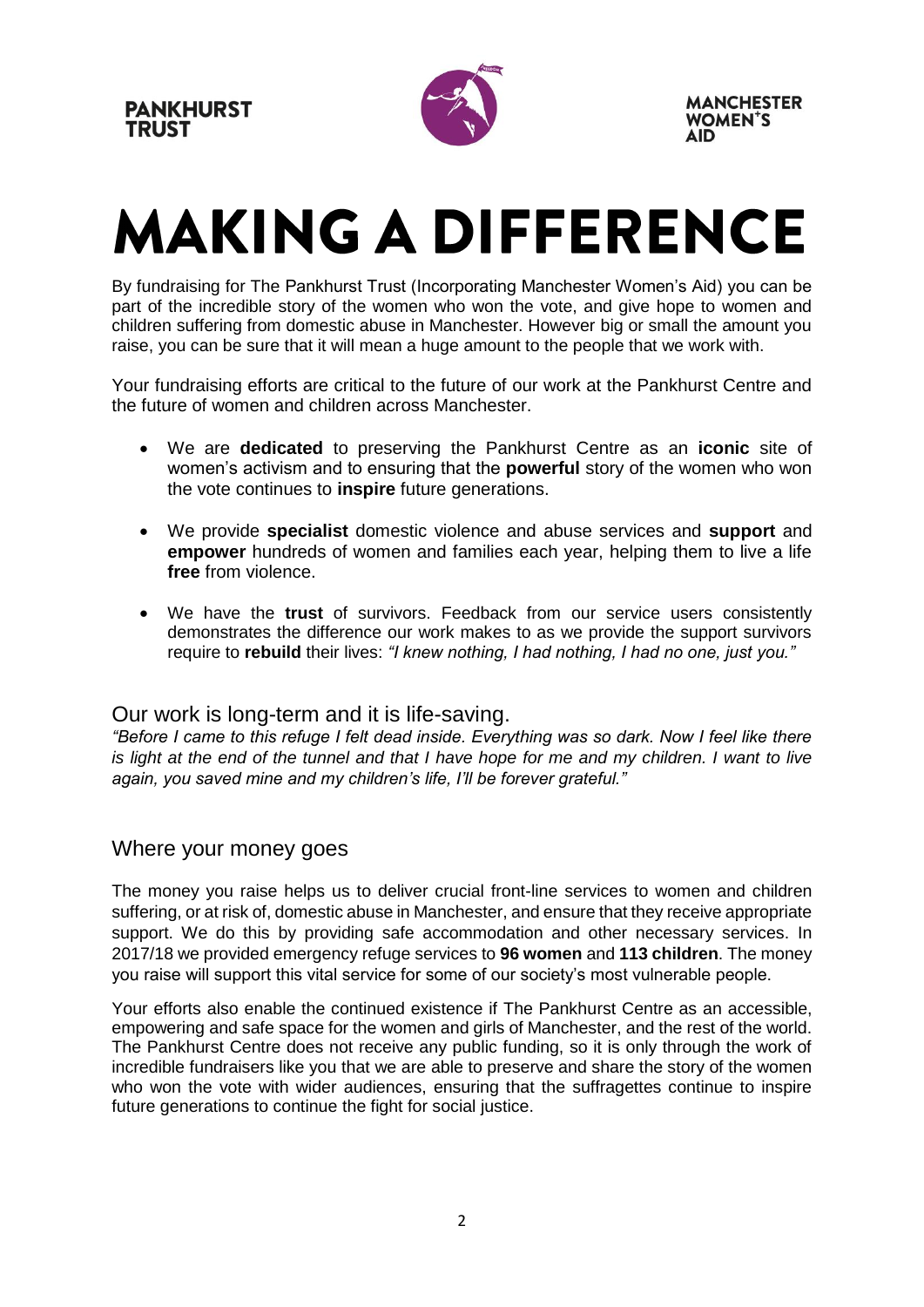

# **INSPIRING IDEAS**

Be inspired by some of our tried-and-tested fundraising ideas!

Fundraising events and activities work best when they grab people's attention, so try to make your event individual and personal to you, with a clear link to our cause

If you would like to take part in an organised run, walk, race or challenge, we have lots of resources to support you in this. Check out our 'Race for Women' pack (available to download on our website) or contact us for more details.

We also have lots of ideas for fundraising events and activities you can organise yourself. Whatever you can do to help, we'd love for you to get involved.

- Is there something already happening in your area? See if you can get involved, for example, by setting up a stall at a local fete to sell cakes.
- Host a coffee morning, afternoon tea or other event and collect donations. Perhaps you could host a charity quiz top raise funds – make sure you include some questions about the suffragettes in there!
- Organise a tournament or event for local sports teams what about reaching out to girls' and women's teams in your area?



- The suffragette legacy began here at The Pankhurst centre but spread all over the country. Why not research what women did in your local area? You could even organise a history talk or tour and ask for donations.
- Dress up as a suffragette! You can see some suffragette outfits on the front page of this pack. You could hold a collection (make sure you keep it legal – see the 'Legalities' section of this pack), ask for donations for photos or collect sponsorship to spend the day as a suffragette.
- Organise a theatre performance, art or photography show and ask for donations. You could also sell any pieces and donate the proceeds.
- Have a birthday or event coming up? Instead of gifts, ask people to make a donation on your behalf.
- Sell unwanted items on our behalf on eBay.
- Shave or dye your hair and ask for donations.
- Take part in a sponsored silence, or give up something you love for a set time and ask people to sponsor you.
- Do something that scares you! Overcome a fear and raise money for us at the same time – why not try a sponsored bungee jump, abseil, or skydive?
- Think about how you could use your hobbies, skills and interests to collect donations.
- Get crafty! Make cards, jewellery or other crafts and sell them online.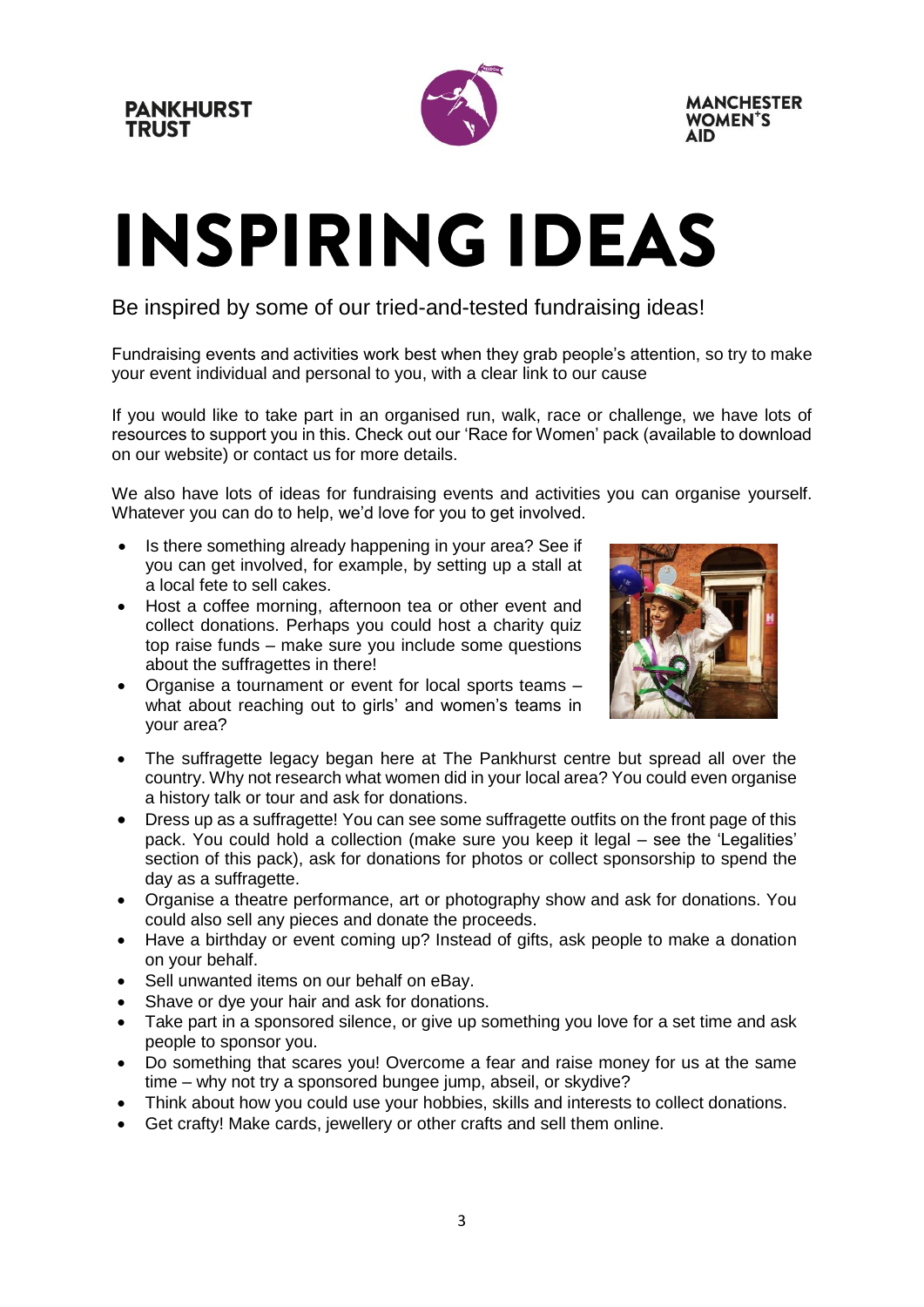**PANKHURST TRUST** 



**MANCHESTER WOMEN'S** 

### **ORGANISING AN EVENT**

Whatever the event or activity, there are a few things to consider to ensure it is a success.

#### **1. The idea**

Even the biggest movements for change have to start somewhere – just think about how the suffragette campaign began with a meeting of women here at the Pankhurst's former home on Nelson Street! If you're stuck for inspiration, check out our 'Inspiring ideas' section.

#### **2. The plan**

When and where will your event be taking place? How many people will be involved? What budget do you have available? Depending on your event you may need to consider licensing or insurance, for more information see the 'Keep it legal' section of this pack.

#### **3. Letting people know**

Be sure to let people know what you're doing. Carry a sponsorship form with you, contact the media and let people at work or school know what you're doing. More information is available on the 'Promoting your event' pages of this pack.

#### **4. The event!**

We love to see what you have been up to, so be sure to capture all your hard work in action. Take pictures, tweet about what you're doing and collect quotes or comments from people that attend. Finally, whatever the event, remember why you're doing this and most importantly, have fun!

#### **5. Paying it in**

This is the important part – making sure the money you have raised reaches us so that we can put it to good use. See our 'Making your donation' section on page for information on how to send us the money you raise.

#### **6. Say thank you**

Fundraising depends on the generosity of those that support you. Make sure you let everyone who donates, sponsors you or is otherwise involved in your event know how vital their support has been.

#### Let us know how it went!

Send us your stories or photographs and we could feature them on our website's fundraising pages, our friends' newsletter, and promotional material to inspire others. Our contact details can be found at the end of this fundraising pack.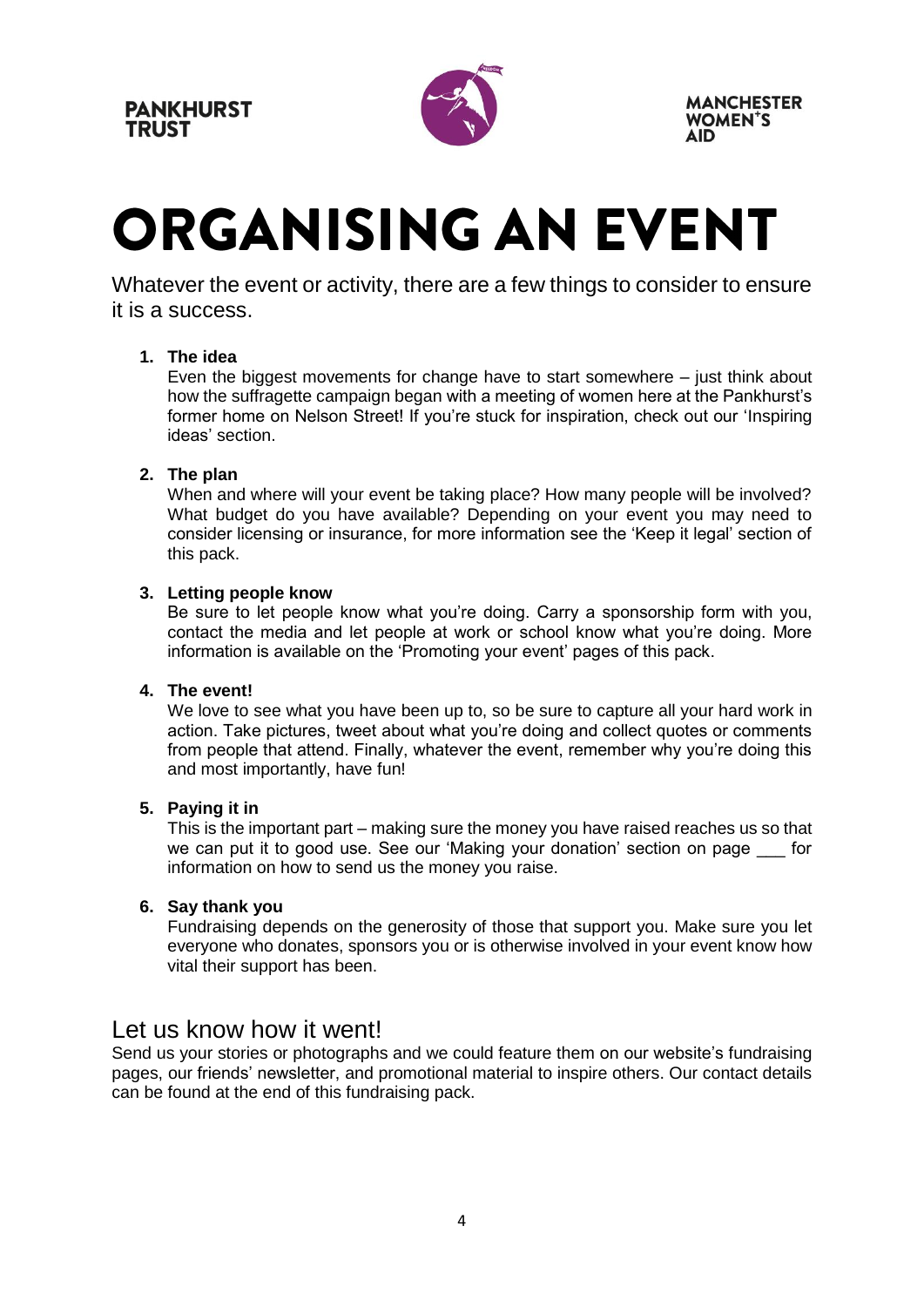

## **TOP FUNDRAISING TIPS**

Here are some of our top tips to help make your fundraising a success.

#### Do something you love!

The best ideas often come from things that we already enjoy and know well. Are you involved in a local group or team? Have a hobby or skill you can put to good use? Is there a lifelong dream you would like to accomplish? We'll support you in reaching your goals, as your support helps us to achieve ours.

#### Set a clear target

Whatever the event, having a clear target gives you something to aim for. They're great for promotion, and can motivate people to give just that little bit more.

#### Time it right

Timing is vital, so be aware of any local or national events on the same day as your event. Remember to also think about when people are likely to be at work, or children at school.

#### Don't be afraid to ask

People are happy to support charities, so let them know what you're doing and how it will help the people the charity supports.

#### Get your first sponsorship in early

Ask those close to you first. Once you have a few sponsors, others tend to match the amount the early sponsors gave.

#### Take advantage of matched giving schemes

An increasing number of employers run matched giving schemes for their staff. Even if the company you work for doesn't, they may be interested in supporting us in other ways, so please do pass on our 'Corporate Partnerships' information, available to download from our website.

#### Share your story

Why are you fundraising for The Pankhurst Trust? Only you understand what your event means to you, making you the best person to promote it. Make sure you let others know. Perhaps you could contact your local media to raise awareness of your event.

#### Ask after the event

Around 20% of donations on platforms like Just Giving are made after the event, so make sure you keep that energy and enthusiasm going! For offline fundraising, make sure you collect all final sponsorship pledges.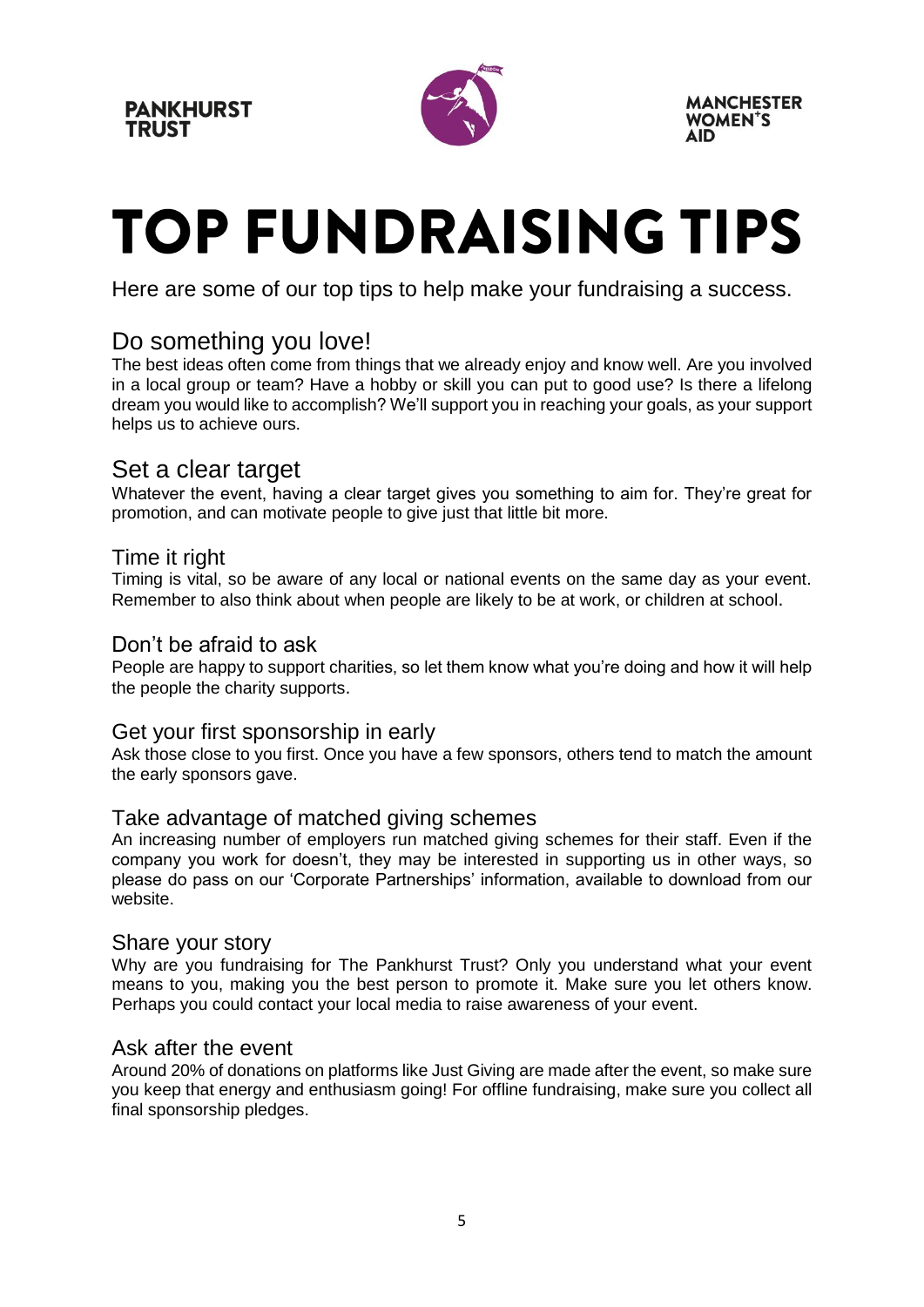

### **MAKING YOUR DONATION**

The hard work is over, and it's time to get those well-earned funds to us! Here are the ways you can make your donation:

#### **By cheque**

Cheques should be made payable to 'The Pankhurst Trust (Incorporating Manchester Women's Aid)' and sent to the office address on the back of this fundraising pack. Please include a brief note explaining who you are and how you have raised the money.

#### **Online**

You can pay your fundraising total to us directly through our Just Giving page at [https://www.justgiving.com/cmwa.](https://www.justgiving.com/cmwa) Please also give us a call or email to let us know how you have raised the money.

#### **Send us your sponsorship forms**

If you've collected offline sponsorship, or have a Gift Aid form completed for any of your donations, please return them to our office address on the back of this fundraising pack. Whatever you raise, Gift Aid it! Gift Aid makes donations to registered charities worth more by allowing them to claim 25p from the government for every £1 donated, substantially boosting your fundraising total. Gift Aid can be applied to any donation from a UK tax payer, as long as the amount claimed is no more than the tax paid that financial year. When collecting donations or sponsorship, make sure to ask whether the supporter would like Gift Aid applied. All we require for Gift Aid to be applied is a full name and address.

#### **Share your success**

We love to hear about the ways people choose to fundraise for us. We could feature quotes or photographs from your event in our publications, online or in materials like this, so get in touch and let us know how it went!

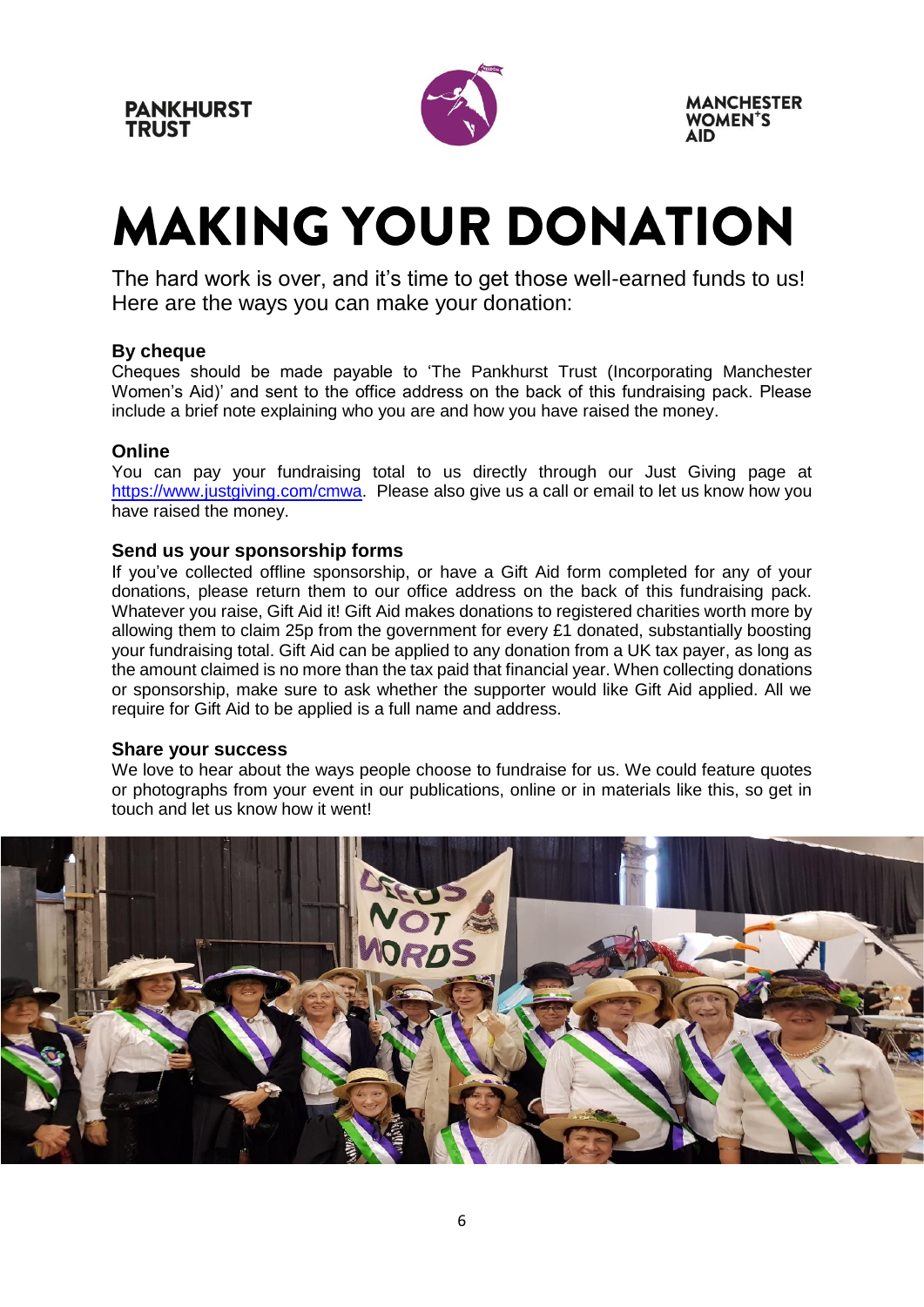**PANKHURST TRUST** 



**MANCHESTER WOMEN'S** 

### **LEGALITIES**

Charity fundraising is regulated by law. Please follow the guidelines below to make sure your event is both legal and safe.

#### **Licences**

You may require a license for some activities related to fundraising, including:

- Providing or selling alcohol or entertainment, including recorded music
	- Holding a raffle, lottery or auction
- Doing a public money collection
- Putting up banners or signs in public areas.

#### **Public collections**

Collecting money in a public place of any kind requires permission from your local council. Similarly, if you're fundraising on private property, make sure to ask the owner's permission first.

#### **Lotteries and raffles**

If you are selling lottery or raffle tickets prior to an event, this is subject to registration and / or licensing from local authorities. If you are ONLY selling tickets on the day of the event, you may not require a licence or specific permission provided certain rules are followed:

- All tickets must be sold at the location during the event and the result made public while the event is taking place.
- The promoters of the lottery cannot deduct more than £100 from the proceeds in expenses incurred, such as for the cost of printing tickets, hire of equipment, etc.
- No more than £500 can be spent on prizes (but other prizes may be donated) and the raffle cannot involve a rollover of prizes.

For more information contact your local council.

#### **Insurance**

If your event involves the public you will need to have Public Liability Insurance. Please check what public liability insurance the venue has in place before your event. The Pankhurst Trust (Incorporating Manchester Women's Aid) cannot accept liability for a fundraising activity or event you undertake in support of us.

#### **Handling and counting money**

Where possible it is best practice to have two people present when money is being counted. Collect cash using a secure container and bank the money collected as soon as possible.

#### **Food**

Contact the Food Standards Agency (www.food.gov.uk) for guidelines about food hygiene.

#### **First Aid**

You can get advice from a professional first aid provider such as St John Ambulance or the Red Cross about what first aid you should have at your event.

Full guidelines for organising a charity event are available from the Institute of Fundraising (www.institute-of-fundraising.org.uk).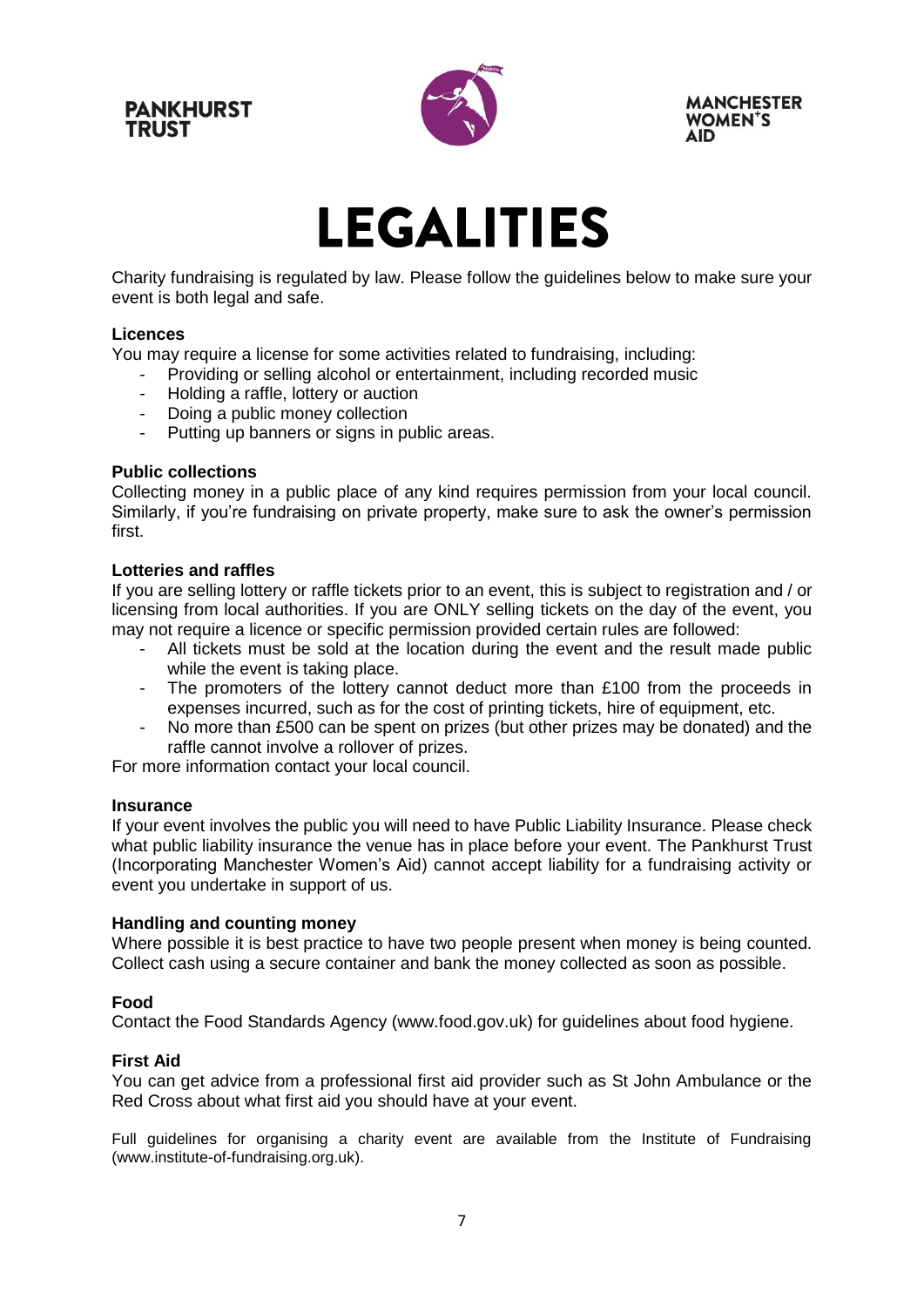

### **SPONSORSHIP FORM**

I am raising money for The Pankhurst Trust (Incorporating Manchester Women's Aid). Please support me to preserve the suffragette's legacy and enable vital services for women and children suffering domestic abuse.

My name is …………………………………………………………………………………….

Please sponsor me to ………………………………………………………………………...

| Name | Address | Contact number<br>/ email | Permission<br>to contact? | Amount | Gift<br>Aid? | Paid |
|------|---------|---------------------------|---------------------------|--------|--------------|------|
|      |         |                           |                           |        |              |      |
|      |         |                           |                           |        |              |      |
|      |         |                           |                           |        |              |      |
|      |         |                           |                           |        |              |      |
|      |         |                           |                           |        |              |      |
|      |         |                           |                           |        |              |      |
|      |         |                           |                           |        |              |      |
|      |         |                           |                           |        |              |      |
|      |         |                           |                           |        |              |      |
|      |         |                           |                           |        |              |      |
|      |         |                           |                           |        |              |      |
|      |         |                           |                           |        |              |      |
|      |         |                           |                           |        |              |      |
|      |         |                           |                           |        |              |      |
|      |         |                           |                           |        |              |      |
|      |         |                           |                           |        |              |      |
|      |         |                           |                           |        |              |      |
|      |         |                           |                           |        |              |      |
|      |         |                           |                           |        |              |      |

If you are a UK tax payer every £1 you give will be worth at least 25 pence more to the charity if you Gift Aid it. To do so please confirm by ticking the appropriate column above: I am a UK taxpayer and understand that if I pay less Income Tax and/or Capital Gains Tax than the amount of Gift Aid claimed on all my donations in that tax year it is my responsibility to pay any difference. Please notify the charity if you: want to cancel this declaration/change your name or home address/no longer pay sufficient tax on your income and/or capital gains. Thank you very much for your support.

#### **THANK YOU FOR YOUR SUPPORT**